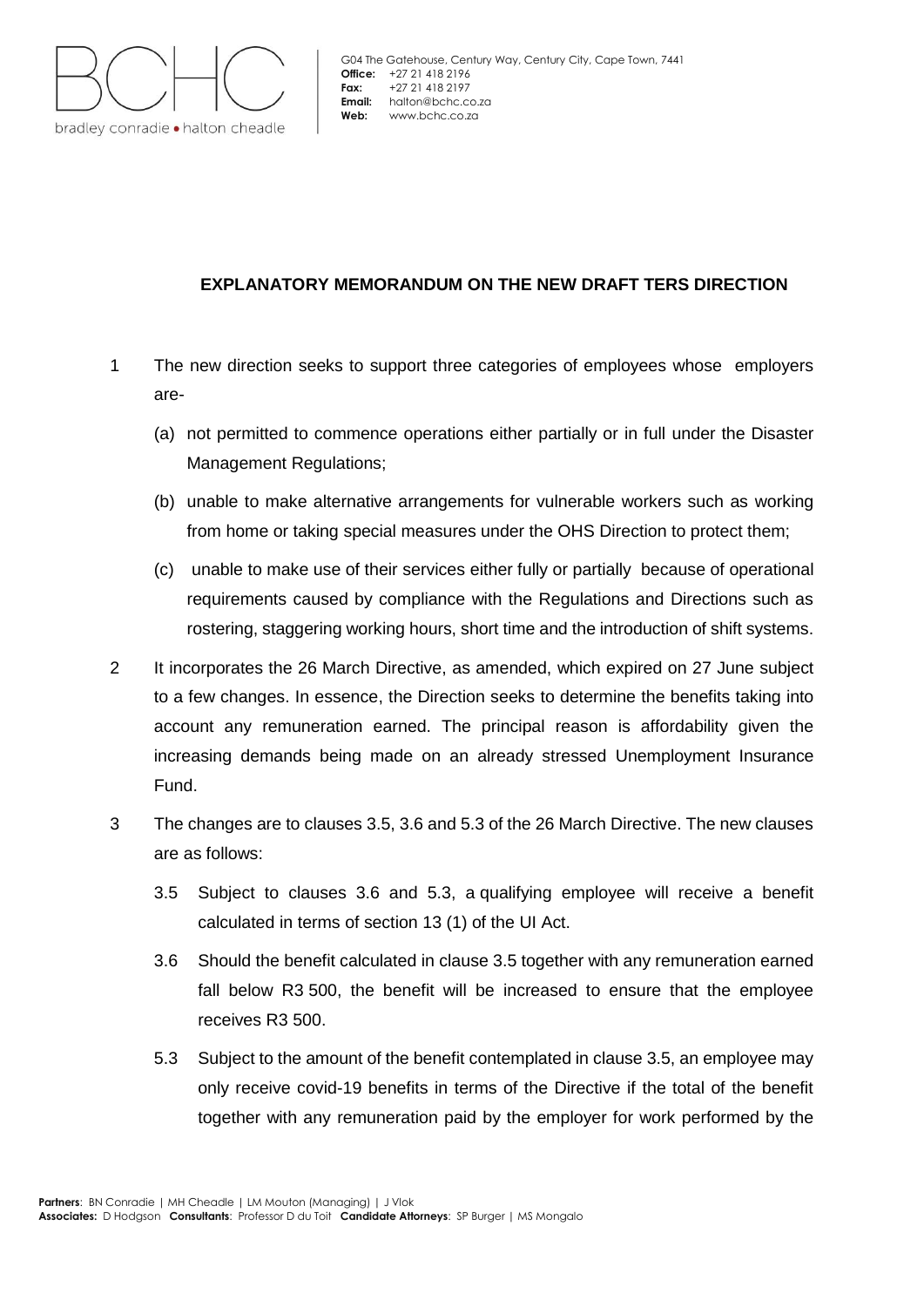employee in any period is not more than the remuneration that the employee would ordinarily have received for working during that period."

- 4 The effect of these changes can be explained as follows:
	- (a) If the remuneration earned plus the sliding scale benefit is less than the ordinary salary, the full benefit is paid (the effect of clause 3.5).

### *Example:*

*If an employee's ordinary salary is R4 000, then the UIF sliding scale is R1 920. If the remuneration earned by the employee is R2 000, then the benefit = R1 920 (because the benefit plus the remuneration earned is less than the ordinary salary).*

(b) If the remuneration earned plus the sliding scale benefit is less than R3 500 then the benefit will be increased to ensure that the employee receives R3 500 (the effect of clause 3.6).

#### *Example 1*

If a domestic worker's ordinary salary is R3 000 and the domestic worker receives no remuneration, then the benefit  $=$  R3 500.

#### *Example 2*

If an employee's ordinary salary is R4 000, then the UIF sliding scale is R1 920 and if the employee received no remuneration then the benefit  $=$  R3 500.

(c) if the remuneration earned plus the sliding scale benefit is more than the ordinary salary, the benefit is reduced accordingly (the effect of clause 5.3)

# *Example 1:*

If a domestic worker's ordinary salary is R3 000 and the domestic worker receives remuneration of R3 000, then the benefit =  $R500$ 

# *Example 2*

If an employee's ordinary salary is R20 000 then the UIF sliding scale is R6 800. If the remuneration earned by the employee is R15 000, then the benefit is R5 000 (because the total of the remuneration earned plus the sliding scale benefit will be more than the employee's ordinary salary)

5 It is important to recognise that the wording proposed in respect of employer payments refers only to remuneration for work performed. In this regard, remuneration is defined in the Direction with reference to the definition of the term in the BCEA. The relevant

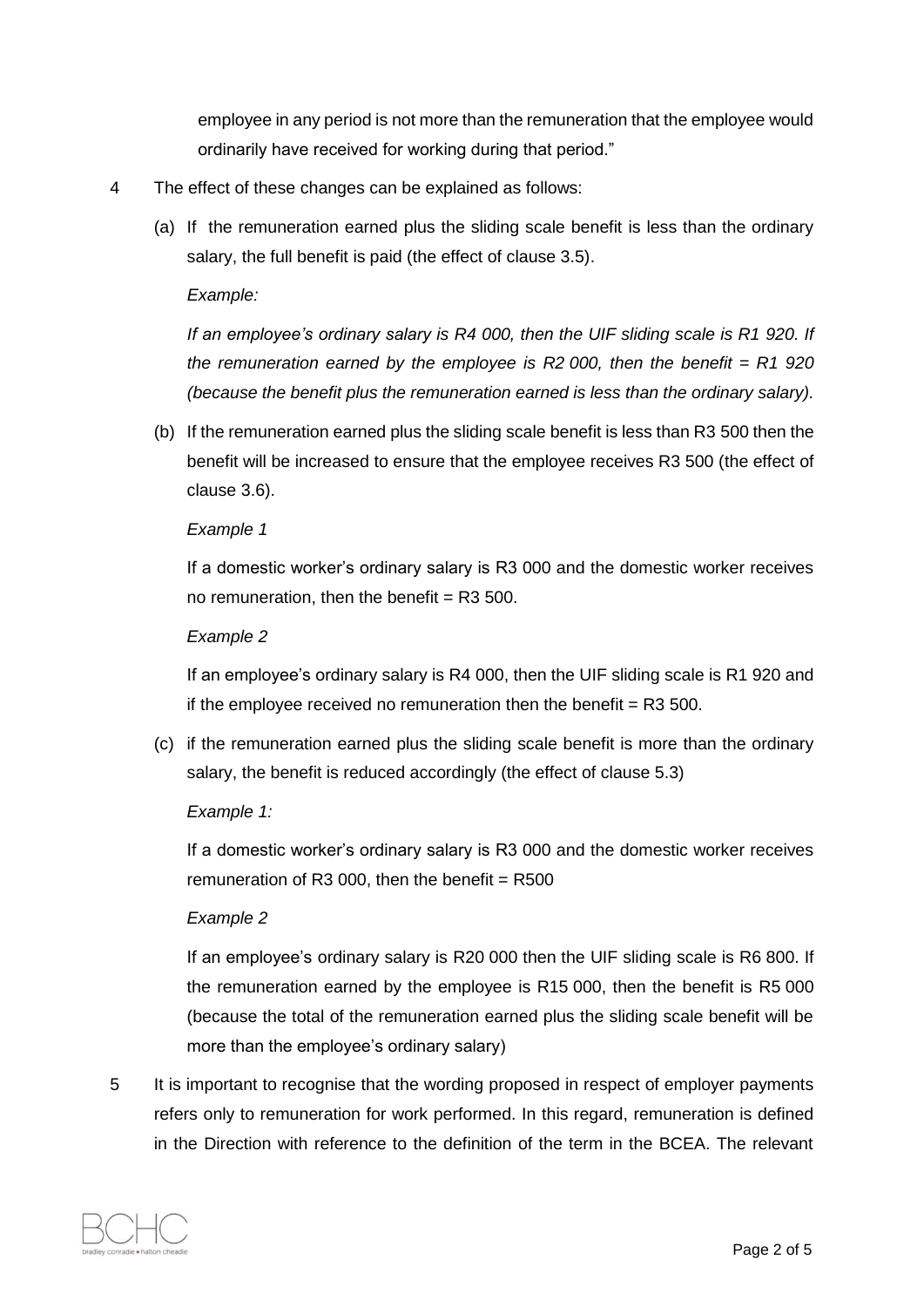provisions of the BCEA are attached. Remuneration does not include to any other payments whether a gratuitous 'topping up' or leave or a loan.

Halton Cheadle

# **Bradley Conradie Halton Cheadle**

13 August 2020

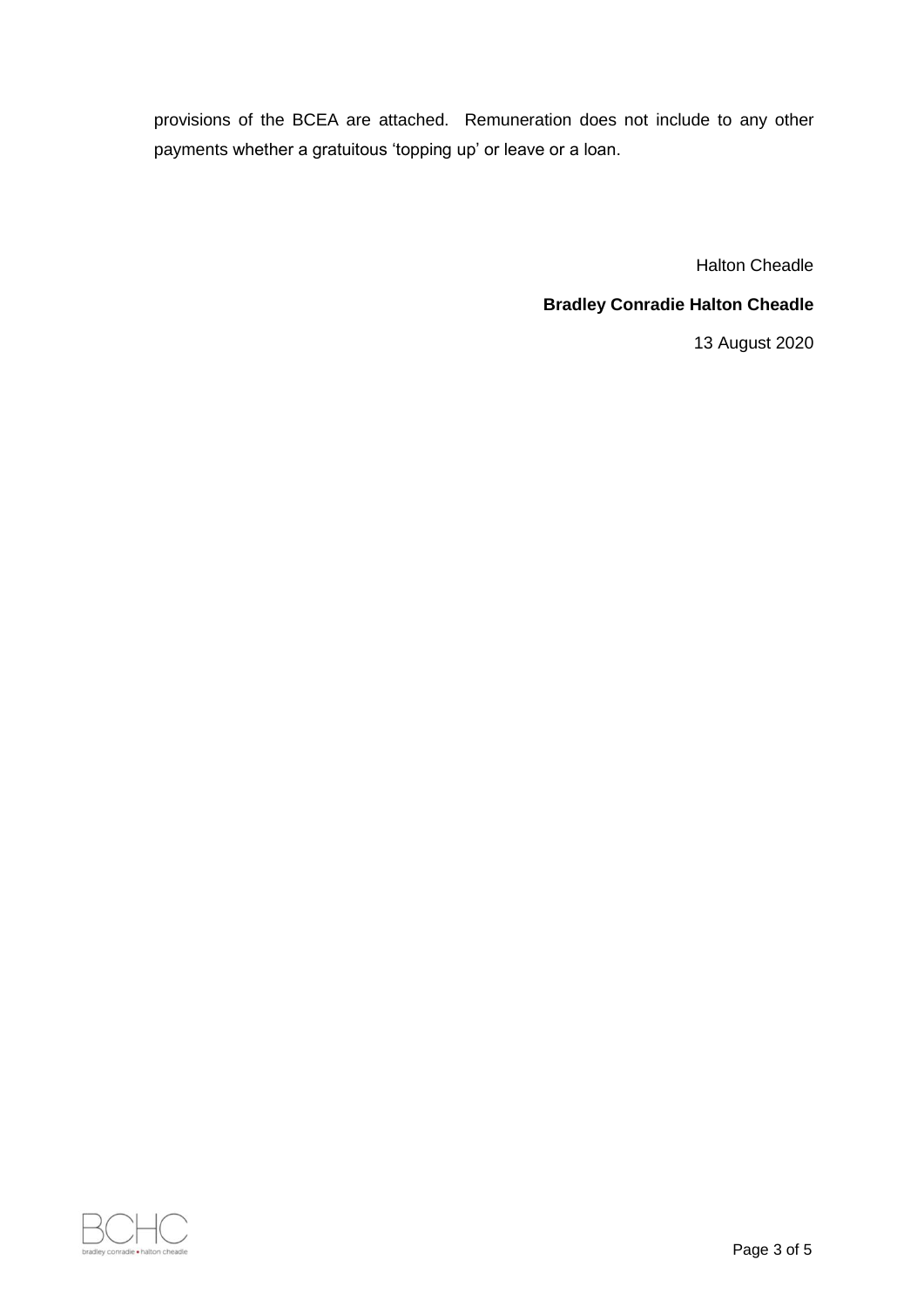# **Meaning of remuneration under the BCEA**

### **Section 1**

"remuneration" means any payment in money or in kind, or both in money and in kind, made or owing to any person in return for that person working for any other person, including the State, and "remunerate" has a corresponding meaning;

# **Government Notice No. 691 in Government Gazette 24889 of 23 May, 2003**

SCHEDULE CALCULATION OF ZMPLOYEE'S REMUNEXATION IN TERlMS OF SECTION 35(5) OF THE BASIC CONDITIONS OF EMPLOYMENT ACT, 1997 (ACT 75 OF 1997)

1. The following payments are included in an employee's remuneration for the purposes of calculating pay for annual leave in terms of section 21, payment instead of notice in terms of section 38 and severance pay in terms of section 41 –

(a) Housing or accommodation allowance or subsidy or housing or accommodation received as a benefit in kind:

(b) Car allowance of provision of a car, except to the extent that the car is provided to enable the employee to work:

(c) Any cash payments made to an employee, except those listed as exclusions in terms of this schedule:

(d) Any other payment in kind received by an employee, except those listed as exclusions in terms of this schedule:

(e) Employer's contributions to medical aid, pension, provident fund or similar schemes:

(f) Employer's contributions to funeral or death benefit schemes.

2. The following items do not form part of remuneration for the purpose of these calculations –

(a) Any cash payment or payment in kind provided to enable the employee to work (for example, an equipment, tool or similar allowance or the provision transport or the payment of a transport allowance to enable the employee to travel to and from work); (b) A relocation allowance;

(c) Gratuities (for example, tips received from customers) and gifts from the employer; (d) Share incentive schemes;

(e) Discretionary payments not related to an employee's hours of work or performance (for example, a discretionary profit-sharing scheme);

(f) An entertainment allowance;

(g) An education or schooling allowance.

3. The value of payments in kind must be determined as follows –

(a) a value agreed to in either a contract of employment or collective agreement, provided that the agreed value may not be less than the cost to the employer of providing the payment in kind; or

(b) the cost to the employer of providing the payment in kind.